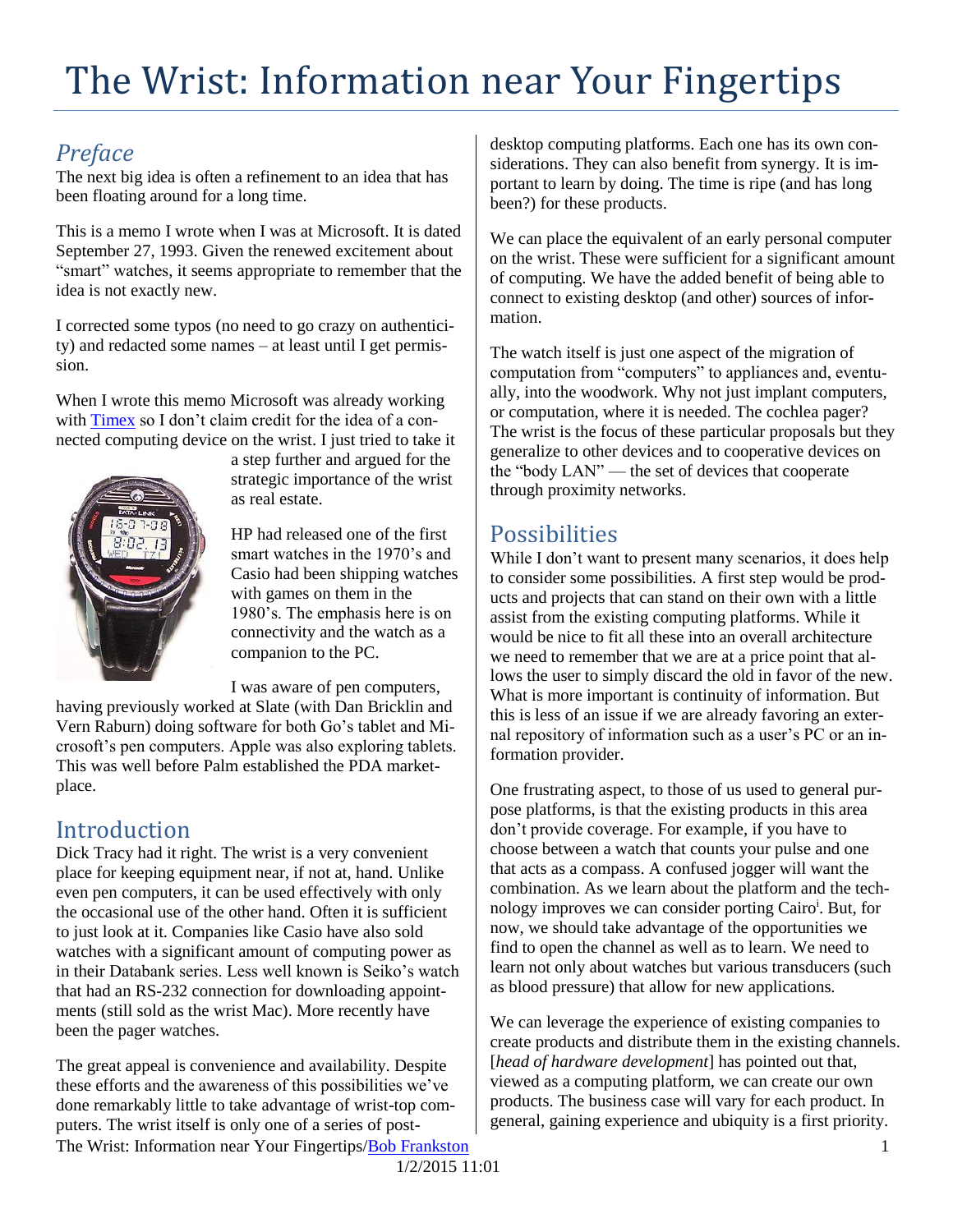Creating complete Microsoft products is a possibility as we become more adept at the technology and the market.

# PIM/Scheduler and lots more

A PIM is a fairly obvious application. The Casio Databank watches already do this. The key is to be able to take information from one's desktop PC. This is what Seiko already failed on in 1986. The difference now is that there a desktop PIMs in wide use and we have better ways to connect the systems. The Pulsar group, [*group member*] in particular, has been speaking to Timex about a *Schedule+* watch that would act as an extension of the current PC product. Timex has already considered some innovative ways to download to the watch without requiring a wired connection. For example, one can sense the PC screen and modulate a portion of the display. This is similar to the light pen and need not be distracting.

A *Schedule+* watch makes a nice marketable item. But it can also serve as a cache on one's address book. Given a speaker for appointment notification the watch can also be a phone dialer.

One major difference over the previous generation of products is that we come from a computer background. We take advantage of all that we've learned with desktop products. But we can also benefit from a fresh start. For example, instead of just beeping on an appointment we can support classes of appointments with different alerts and support early warnings. We can also link to the address book and make a phone call at a scheduled time.

If the watch is to liberate use from the desktop, then we need to be able to enter the appointments on the watch. Though I've long had a Casio Databank watch, I rarely enter the appointments on the watch because it is clunky. If there were the reward of sharing the data with a desktop system, then there is a great added incentive.

Having a speaker we'd even be able to transmit new information over a phone line. There is no need to use any standard modulation technique, though doing so would leverage existing infrastructure. Both options would have to be investigated. If we can decide on how to share the phone line with a modem but use a module technique that is robust at low speeds and requires little power in the watch, we can do a full exchange of information with the desktop. Thus I'd be able to enter an appointment by dictating it to an operator (similar to the Sky-Gram solution) and then fill up the watch.

We can then follow this scenario to use the watch to capture and cache other information such as POS purchases. This brings us to

#### Transducers and data capture

As noted above there are also some specialty watches that keep track of pulse and other health information. We can do more than just display the current information. We can capture it for analysis (and for correlation with the data captured by the shoe (information underfoot? the shoes are real!).

Other devices exist for source data capture and can coexist. For some, the wallet PC can be the focus, for others the wrist. A waterproof wrist computer can be very available.

We can also capture speech – at least a few seconds worth. Even some still pictures in the future. Both of these scenarios benefit from auxiliary storage in the current technology.

## The Body LAN

This is my term for a proximity network that allow for cooperation among appliances one can carry. In such a configuration, the wrist is a great place for the display for a wallet PC. It seems to be silly to have to fish into one's wallet, or purse, in order to see why the appointment alert is going off. With some simple UI innovations one can also interact through the watch. Ideally this would be done through a "smart", i.e. touch sensitive, surface or through keys and sensors as on current watches. There have already been watches that have done gesture recognition but these have not been physically robust.

One characteristic of such a network is that it is, and should be, unreliable. Thus the watch is more than a terminal but a participant in its own right. Even if the wallet PC is a major computing platform, the relationship of the watch to the wallet is similar to that of the watch and the desktop except that it is possible to load up the watch more frequently. And to unload captured information back to the wallet to free up capacity on the wrist.

# The great communicator.

(Apologies to Abe Lincoln)

Getting back to Dick Tracy, the watch is a great place to display pages. No fumbling, just a glance. Of course, paging watches need to be smaller than the existing models. And, as with other such visible products, they need to be reasonable fashion accessories as the Motorola/Swatch demonstrates. Even pagers now come with designer covers to match one's clothes. We are beyond the Model T ("any color you want as long as it's black") philosophy of Henry Ford.

Seiko is already trying some services in the Seattle area (alas, for those of us in the technology backwater of the Northeast). Services like a personalized news stream make a lot of sense. One might even choose to store the news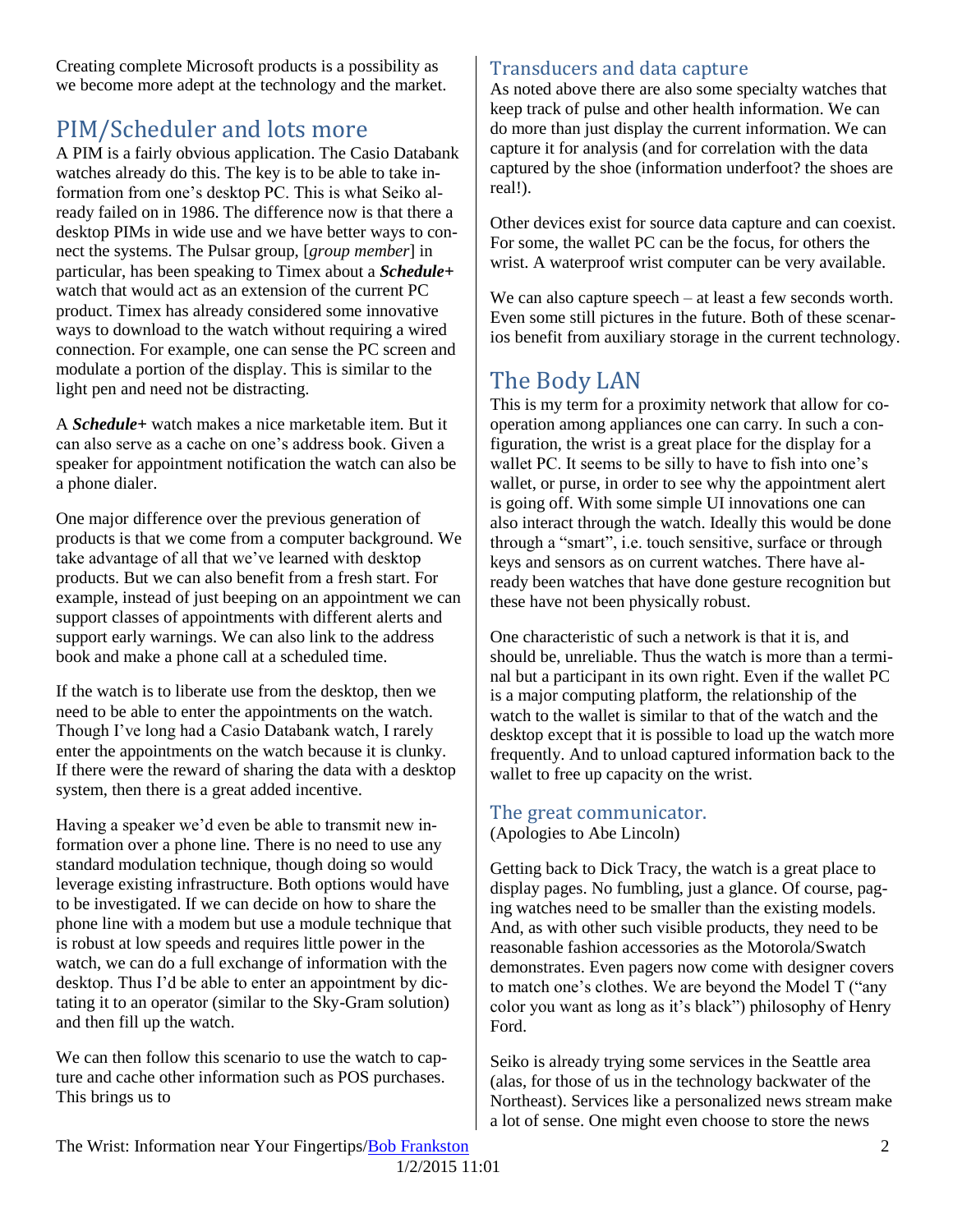profile in the watch rather than at a head end services. One can even pair a watch with a pocket pager. They'd both get the same newsfeed but the watch might store much less of it but emphasize alerts. The devices need not even coordinate but can follow their own rules.

Two way paging is an obvious extension to this. But we can also support asymmetric scenarios such as use phone lines and (nonstandard?) modulation techniques to upload the data to one's server or a third party service.

#### and so on

Obviously these ideas are only some first steps. The key is that the wrist is valuable real estate. Microsoft should stake its claim early. Location, location, location as they say in the real estate business.

#### Mouse replacement

Once someone has a transducer that moves with one's hand, can we add some motion detection such as a piezoelectric strain gauge and eliminate the mouse? Would be very nice.

# Relationships

#### **Timex**

The Pulsar Group and [*group member*] in particular, have already been talking to Timex about their Gauntlet project. This is the group that has already produced a pager watch and is looking for additional products. The estimate is that they can produce a schedule watch in about a year.

The business terms are still open. I personally see the main value is opening up this market. Toward this goal, we want to maximize the participation so we should favor an open platform – at least published protocols so that we can support a number of PIMs including Lotus Organizer and other products. This also reduces the likelihood of a Lotus Organizer watch (though their HP-100LX relationship might help them there).

We can share the revenue stream with Timex but the watch business is a very competitive business that seems to depend on a family of products for its revenue rather than a particular product. I would not argue on this particular product as a major source of revenue in its own right.

The priority is to reduce this product to practice as soon as possible. I'd argue for a reasonable combination of scheduler and address book with some ability to add data locally. Of course, it needs to be able to accept data from the PC without wires. Ideally, automagically by proximity.

#### **Others**

We need to actively pursue other relationships. Seiko and Casio come to mind as companies that have been producing watches with many of the capabilities we are interested in –at least at a technical level. We should not do anything with Timex that would inhibit such relationships.

We also need to learn more about fashion. Swatch is a particularly interesting player here. There are also the higher end prestige watches. Casio has a traditional watch face that hides a digital interface. Can we synthesize such a watch at the high end? Or would compelling utility make headway against fashion?

#### **Microsoft**

I take [*head of hardware*]'s suggestion of creating our own computing platform very seriously. One possibility (reminiscent of MSX) is to create a reference platform for low end computing. This is in conflict with my attitude is that if it is has an operating system it is too big. But we can consider a low end monitor, something less than an operating system that provides standard access to a bitmap screen and some operations. It can also provide a standard way to access communication devices. This is, in a sense, pulsar-light (lite??). This is also the Winpad approach but at a lower technology point.

Since this is a new class of machine, can we eventually manufacture our own without jeopardizing PC relationships?

#### Competition

As I've noted there are already a number of high tech watches. So far, they each have one shtick and none seem to mesh smoothly, bidirectionally, with the personal computing platforms. But this does mean there is awareness and with awareness comes competition. I don't know of any at the moment.

#### Communications

There are companies and component technologies we need to track. Obviously both the pager hardware companies and the service providers. For data captures, we need to integrate the transducers. We also need to be able to use the data. For example, how does MS Money relate to such data? In general, the wrist is an enabler for many products and services are approaching from other directions. Microsoft has the opportunity to be the market maker here in the sense of bringing the parties together and, ideally, garnering a small fee (but not enough to give away the market) for relationships and transactions.

#### Action

We are already talking to Timex who approached us. We also need to form relationships with other companies in-